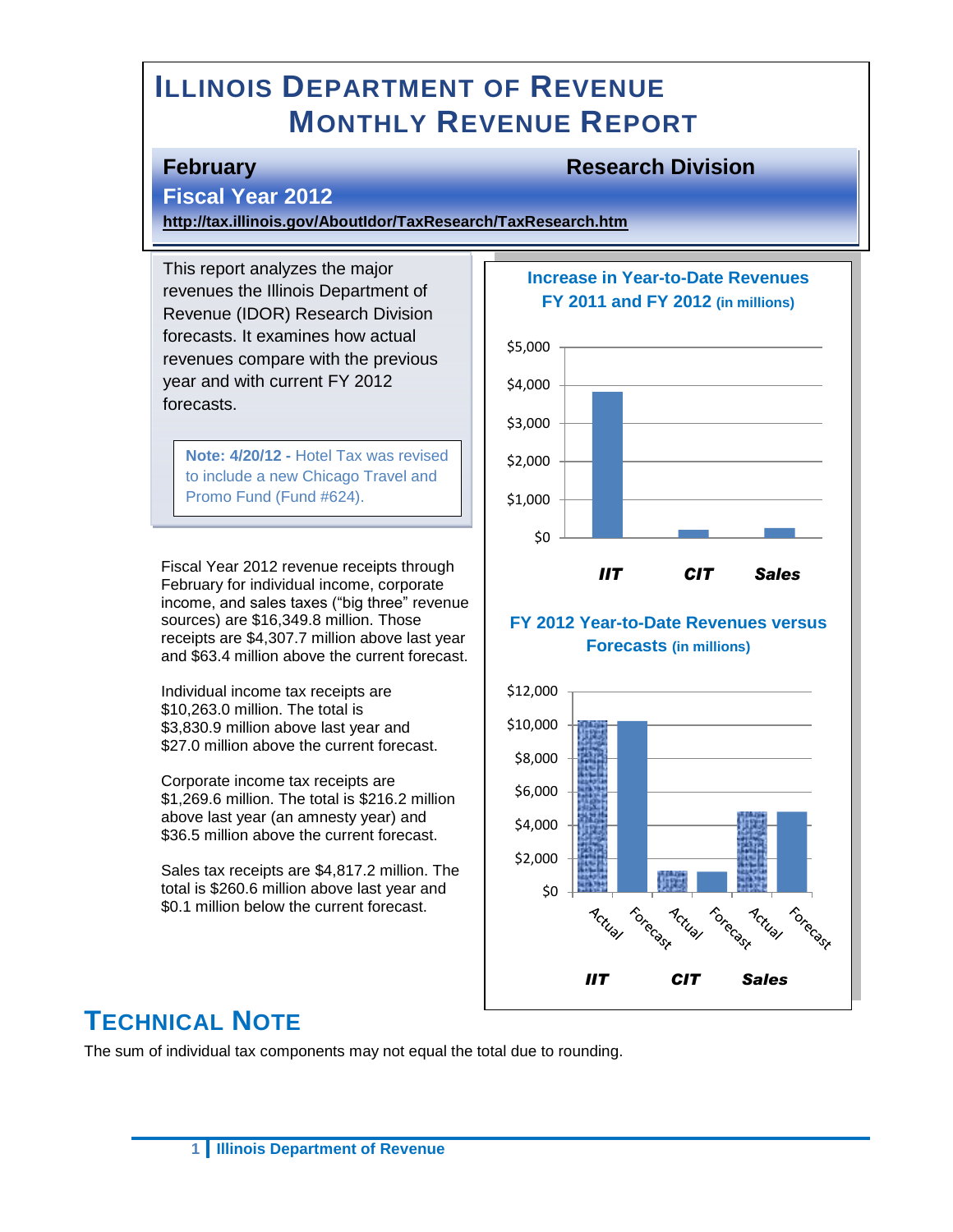# **FEATURE**

On February 22, 2012, Governor Pat Quinn introduced the Fiscal Year 2013 Operating Budget. While focused on Fiscal Year 2013, the budget document contained revised forecasts for Fiscal Year 2012. The major Fiscal Year 2012 revision was in sales tax. Minor modifications were made to several other sources. These comparisons are summarized below.

| <b>Revenue Source Receipts</b> | FY 2012<br>Original<br>Estimate* | FY 2012<br>Mid-Year<br>Estimate* | FY 2012<br>Revisions in<br><b>FY13</b><br>Operating<br><b>Budget</b> |
|--------------------------------|----------------------------------|----------------------------------|----------------------------------------------------------------------|
| Individual Income Tax (IIT)    | \$16,506.2                       | \$16,506.2                       | \$16,506.2                                                           |
| Corporate Income Tax (CIT)     | \$2,852.7                        | \$2,852.7                        | \$2,852.7                                                            |
| Sales Tax (GRFs only)          | \$6,586.0                        | \$6,910.0                        | \$7,145.0                                                            |
| <b>Public Utilities</b>        | \$1,082.0                        | \$1,082.0                        | \$1,082.0                                                            |
| Telecommunications             | \$509.0                          | \$509.0                          | \$509.0                                                              |
| Electricity                    | \$409.0                          | \$409.0                          | \$409.0                                                              |
| Gas                            | \$164.0                          | \$164.0                          | \$164.0                                                              |
| Lottery                        | \$645.0                          | \$645.0                          | \$639.9                                                              |
| <b>Riverboat Gaming</b>        | \$501.0                          | \$451.0                          | \$412.1                                                              |
| <b>Estate Tax</b>              | \$182.1                          | \$182.1                          | \$215.0                                                              |
| Cigarette (All Funds)          | \$532.0                          | \$532.0                          | \$524.0                                                              |
| <b>Tobacco Products</b>        | \$24.0                           | \$24.0                           | \$29.0                                                               |
| PP Replacement Tax             | \$1,201.3                        | \$1,201.3                        | \$1,180.6                                                            |
| Regular Motor Fuel Tax         | \$1,129.0                        | \$1,160.0                        | \$1,162.0                                                            |
| Motor Fuel - IFTA              | \$143.0                          | \$83.0                           | \$83.0                                                               |
| Underground Storage Tank       | \$68.0                           | \$68.0                           | \$70.0                                                               |
| Liquor (GRF 1 only)            | \$162.0                          | \$162.0                          | \$162.0                                                              |
| <b>Insurance Tax</b>           | \$316.1                          | \$316.1                          | \$302.0                                                              |
| Franchise Tax & Fees           | \$204.0                          | \$204.0                          | \$204.0                                                              |
| Real Estate Transfer Tax       | \$35.0                           | \$35.0                           | \$40.0                                                               |
| Private Vehicle Use (GRF only) | \$32.0                           | \$32.0                           | \$32.0                                                               |
| Hotel Tax (All Funds)          | \$209.0                          | \$210.0                          | \$210.0                                                              |

### *Comparison of FY 2012 Revenue Estimates*

**\*Original estimates for IIT and CIT differ from those in the 2012 Operating Budget**

**These two estimates were adjusted prior to the start of the current fiscal year for bonus depreciation and lagged withholding**

When the Fiscal Year 2012 budget was released (February 2011), we were forecasting sales tax receipts at \$6,586 million. Over the course of the last 12 months, sales tax receipts have consistently and significantly outperformed all expectations. In the Governor's Fiscal Year 2013 Operating Budget sales tax is forecasted at \$7,145 million. The underlying causes of this anticipated 7.1 percent growth are lower than expected savings rates, higher than anticipated gas prices, and higher than anticipated motor vehicle sales.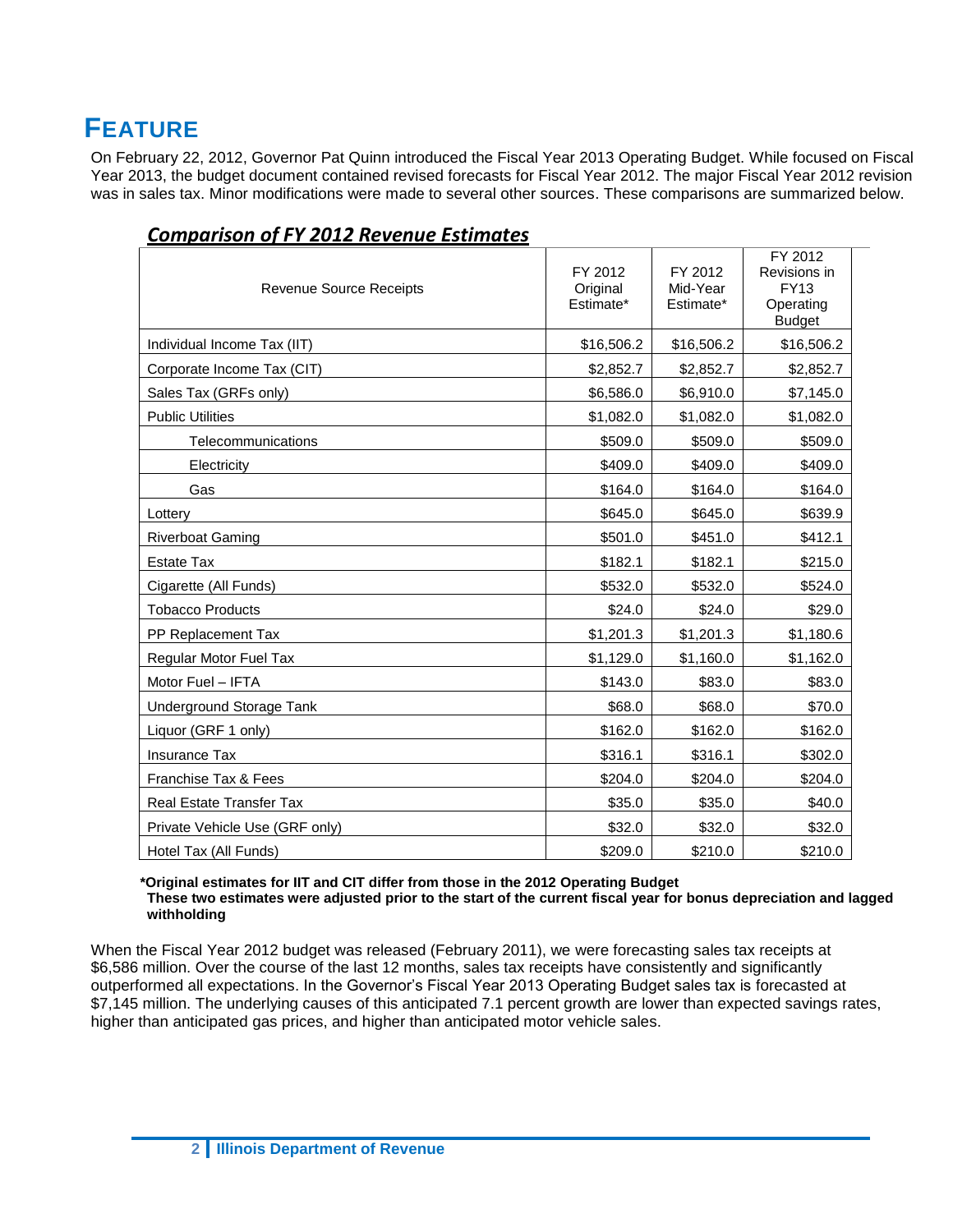## **Individual Income Tax (IIT)**

Fiscal Year 2012 year-to-date receipts are coming in as forecasted.

**Withholding (WIT) receipts:** February's receipts were on target; 0.5 percent (\$6.0 million) below our forecast for the month. The FY 2012 WIT forecast for the first eight months was \$9,007.4 million. Actual WIT receipts for this period totaled \$9,097.8 million. Hence, actual WIT receipts are up 1.0 percent (\$90.4 million) over our year-to-date forecast.

| <b>Note: FY2011 includes</b><br>Year-to-Date (\$ millions)<br>amnesty-related payments |                 |               |              |  |  |  |  |  |
|----------------------------------------------------------------------------------------|-----------------|---------------|--------------|--|--|--|--|--|
| <b>Actual</b>                                                                          | <b>Forecast</b> | \$ Difference | % Difference |  |  |  |  |  |
| \$10,263.0                                                                             | \$10,236.0      | \$27.0        | 0.3%         |  |  |  |  |  |
| FY 2011                                                                                | FY 2012         | \$ Difference | % Difference |  |  |  |  |  |
| \$6,432.1                                                                              | \$10,263.0      | \$3,830.9     | 59.6 %       |  |  |  |  |  |

**Non-withholding (non-WIT) receipts:** February's non-WIT receipts were 120.4 percent (\$53.9 million) above our monthly forecast. Eight months into the Fiscal Year, non-WIT receipts are 5.2 percent (\$63.3 million) below our year-todate forecast.

In spite of being close to our year-to-date forecast, non-WIT receipts depend heavily on the last part of the fiscal year. This is because approximately 60.0 percent of non-withholdings are receipted from March through June. In addition to this historic concentration of receipts in the last four months of the year, this year we expect an additional \$377 million in final payments due to the lag in withholding payments (from January and February 2011) associated with the startup of the tax increase. We also estimate a \$260 million reduction in final payment and/or reduced refunds since Illinois did not decouple from federal bonus depreciation.

In light of all these uncertainties, we will review our non-withholding forecast in April after we have received both tax year 2012's first quarter estimated payments and tax year 2011 final payments due on April 17th.

| <b>Components Year-to-Date (\$ millions)</b><br>Note: FY2011 includes amnesty-related payments |            |            |            |         |  |  |  |  |  |  |
|------------------------------------------------------------------------------------------------|------------|------------|------------|---------|--|--|--|--|--|--|
| \$ Difference<br>% Difference<br><b>Actual</b><br><b>Forecast</b>                              |            |            |            |         |  |  |  |  |  |  |
| Withholding                                                                                    | \$9,097.8  | \$9,007.4  | \$90.4     | 1.0%    |  |  |  |  |  |  |
| Estimated and final                                                                            | \$1,165.2  | \$1,228.6  | $-$ \$63.4 | $-5.2%$ |  |  |  |  |  |  |
| <b>Total</b>                                                                                   | \$10,263.0 | \$10,236.0 | \$27.0     | 0.3%    |  |  |  |  |  |  |

*Payment totals match the Comptroller's receipts. Withholding and estimated and final payments are derived from IDOR collection data and in-transit fund data. Totals may not equal individual components due to rounding.* 

## **Corporate Income Tax (CIT)**

Corporate income tax receipts for February were \$56.8 million, compared with the forecasted \$47.0 million. Year-to-date receipts are running slightly above forecast. However, as noted in the Governor's 2013 Operating Budget, there is a lot of uncertainty surrounding tax year 2011 final payments. Most tax year 2011 final payments are due in March and the tax year 2012 first estimated payments are due in April. We will be monitoring receipts closely and propose adjustments for FY 2012 and/or FY 2013 if appropriate.

|               |                 | Year-to-Date comparison (\$ millions)<br>Note: FY2011 includes amnesty-related payments |              |
|---------------|-----------------|-----------------------------------------------------------------------------------------|--------------|
| <b>Actual</b> | <b>Forecast</b> | \$ Difference                                                                           | % Difference |
| \$1,269.6     | \$1,233.1       | \$36.5                                                                                  | 3.0%         |
| FY 2011       | FY 2012         | \$ Difference                                                                           | % Difference |
| \$1,053.4     | \$1,269.6       | \$216.2                                                                                 | 20.5%        |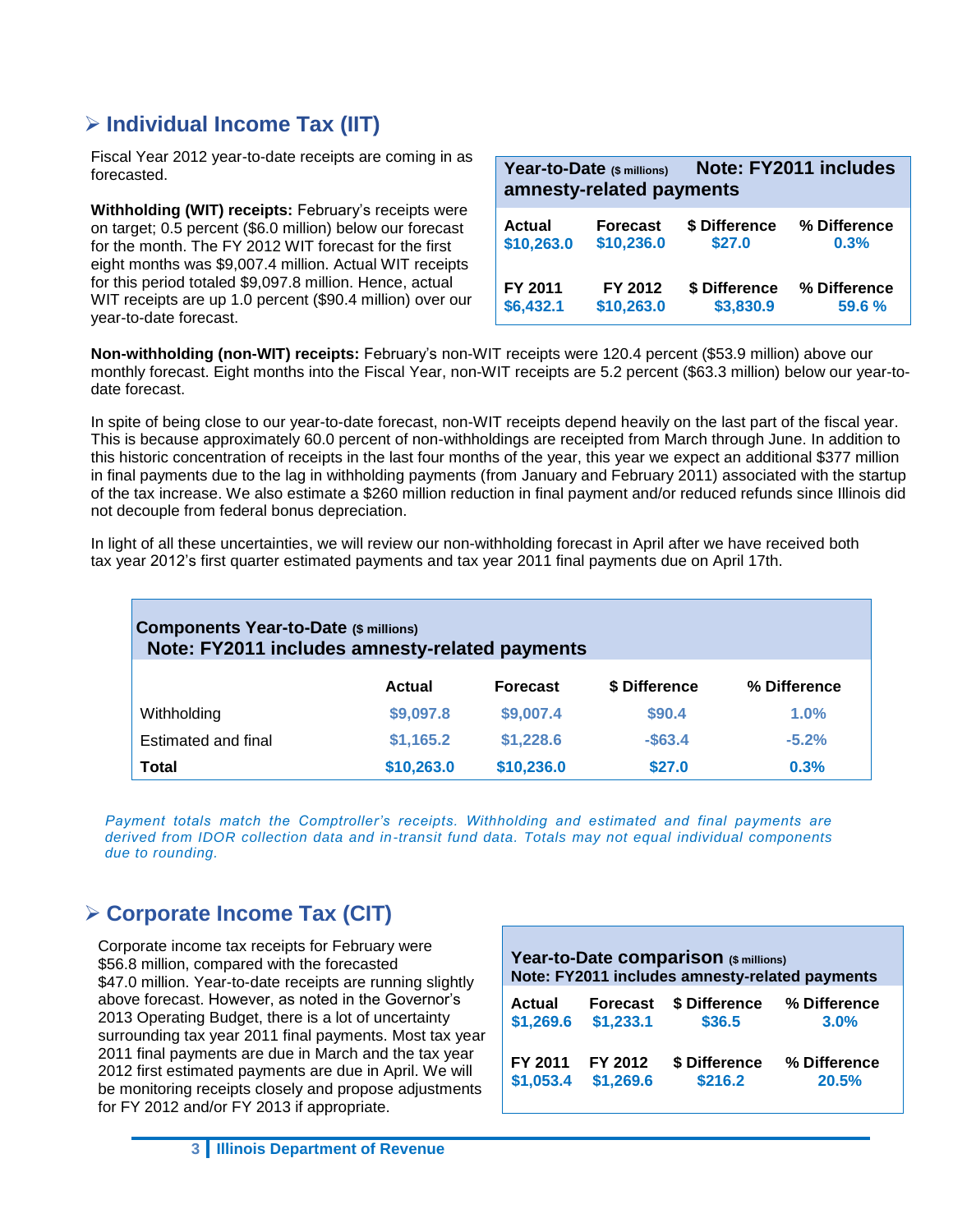## **Sales Tax**

One-time amnesty-related payments totaling \$163.9 million were deposited across November (\$122.5 million), December (\$36.0 million), and January (\$5.4 million) of last year. Comparisons that exclude FY 2011's amnesty-related payments are a better indicator of changes in actual taxable spending, since they are not skewed by one-time special payments.

The component table below shows that year-to-date growth in FY 2012, excluding FY 2011's amnesty related

| Year-to-Date comparison (\$ millions)          |
|------------------------------------------------|
| Note: FY2011 includes amnesty-related payments |

| Actual    | <b>Forecast</b> | \$ Difference | % Difference |  |  |  |
|-----------|-----------------|---------------|--------------|--|--|--|
| \$4,817.2 | \$4,817.3       | $-$0.1$       | $0.0\%$      |  |  |  |
| FY 2011   | FY 2012         | \$ Difference | % Difference |  |  |  |
| \$4,556.5 | \$4,817.2       | \$260.6       | 5.7%         |  |  |  |

payments, was 9.7 percent. For the month of February alone, state sales/use tax receipts were up 4.5 percent (\$21.5 million) compared to February 2011.

| Year-to-Date comparison (\$ millions)<br>Note: FY2011 excludes amnesty-related |                                                                          |           |               |              |  |  |  |  |  |  |
|--------------------------------------------------------------------------------|--------------------------------------------------------------------------|-----------|---------------|--------------|--|--|--|--|--|--|
|                                                                                | FY 2011                                                                  | FY 2012   | \$ Difference | % Difference |  |  |  |  |  |  |
| <b>Vehicles</b>                                                                | \$580.0                                                                  | \$618.1   | \$38.0        | 6.6%         |  |  |  |  |  |  |
| Motor fuel*                                                                    | \$428.2                                                                  | \$515.5   | \$87.3        | 20.4%        |  |  |  |  |  |  |
| All else                                                                       | \$3,384.4                                                                | \$3,683.6 | \$299.1       | 8.8%         |  |  |  |  |  |  |
| <b>Total</b>                                                                   | \$4,392.7                                                                | \$4,817.2 | \$424.5       | 9.7%         |  |  |  |  |  |  |
|                                                                                | *Estimated. IDOR does not have actual data on sales tax from Motor Fuel. |           |               |              |  |  |  |  |  |  |

| Illinois Department of Revenue, Research Division             |                           |                                              |                                                       |  |  |  |  |  |  |
|---------------------------------------------------------------|---------------------------|----------------------------------------------|-------------------------------------------------------|--|--|--|--|--|--|
| Director of Research: Natalie Davila                          | <b>Research Analysts:</b> | Andy Chupick<br>Patrick Heath<br>John Horbas | Phil Manheim<br>Michael Pijan<br><b>Hector Vielma</b> |  |  |  |  |  |  |
| http://tax.illinois.gov/AboutIdor/TaxResearch/TaxResearch.htm |                           |                                              |                                                       |  |  |  |  |  |  |